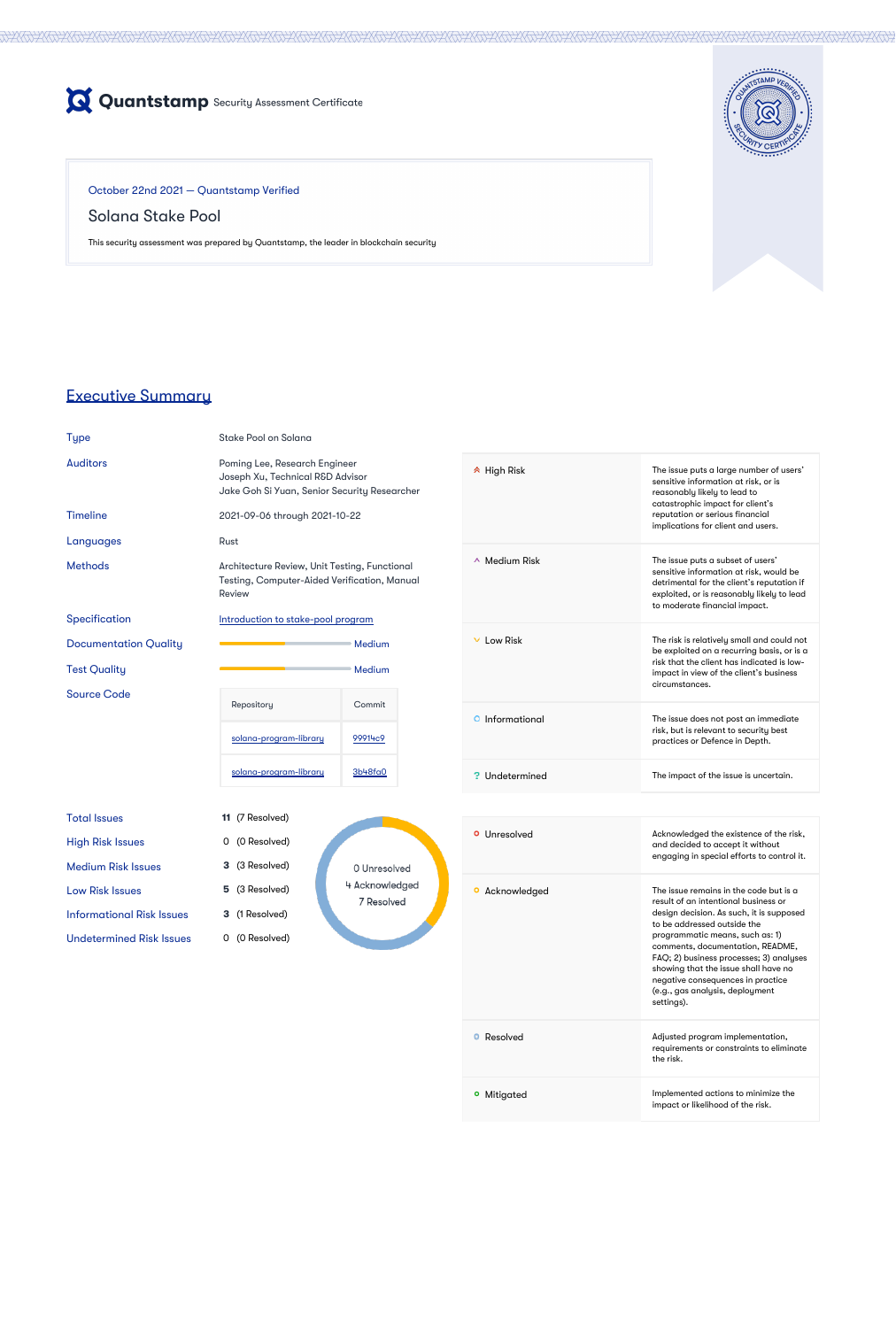# Summary of Findings

The project is mostly well-written, though code comments could be improved. During the audit, we found  $11$  potential issues of various levels of severity: 3 medium-severity, 5 low-severity issues, as well as 3 informational-severity issues. We also made  $8$  best practices recommendations.

We highly recommend addressing the findings before going live.

Disclaimer: Please note that only the on-chain program in the stake-pool folder in the repository is audited.

2021-10-22: during this reaudit, the admin team has either brought all the status of findings into fixed or acknowledged.

| ID     | Description                                                                                  | Severity        | <b>Status</b> |
|--------|----------------------------------------------------------------------------------------------|-----------------|---------------|
| QSP-1  | Inconsistency in pool token minting between DepositSol and DepositStake instructions         | $\wedge$ Medium | <b>Fixed</b>  |
| QSP-2  | Unsafe external program call to token programs                                               | $\sim$ Medium   | <b>Fixed</b>  |
| QSP-3  | DecreaseValidatorStake may lead to insufficient amount of SOL in the validator stake account | $\wedge$ Medium | <b>Fixed</b>  |
| QSP-4  | MINIMUM_ACTIVE_STAKE is missing from all validator stake information                         | $\vee$ Low      | <b>Fixed</b>  |
| QSP-5  | Initial values not enforced on certain stake pool fields                                     | $\vee$ Low      | <b>Fixed</b>  |
| QSP-6  | Contradictory information on SOL transferred while merging stake accounts                    | $\vee$ Low      | <b>Fixed</b>  |
| QSP-7  | Reliance on cloned stake_program code                                                        | $\vee$ Low      | Acknowledged  |
| QSP-8  | New staker could be zero address                                                             | $\vee$ Low      | Acknowledged  |
| QSP-9  | Unused stake pool lockup information                                                         | O Informational | Acknowledged  |
| QSP-10 | Susceptibility to overflow                                                                   | O Informational | <b>Fixed</b>  |
| OSP-11 | Unmaintained crates are used                                                                 | O Informational | Acknowledged  |

# Quantstamp Audit Breakdown

Quantstamp's objective was to evaluate the repository for security-related issues, code quality, and adherence to specification and best practices.

Possible issues we looked for included (but are not limited to):

- Transaction-ordering dependence
- Timestamp dependence
- Mishandled exceptions and call stack limits
- Unsafe external calls
- Integer overflow / underflow
- Number rounding errors
- Reentrancy and cross-function vulnerabilities
- Denial of service / logical oversights
- Access control
- Centralization of power
- Business logic contradicting the specification
- Code clones, functionality duplication
- Gas usage
- Arbitrary token minting

### Methodology

The Quantstamp auditing process follows a routine series of steps:

- 1. Code review that includes the following
	- i. Review of the specifications, sources, and instructions provided to Quantstamp to make sure we understand the size, scope, and functionality of the smart contract.
	- ii. Manual review of code, which is the process of reading source code line-by-line in an attempt to identify potential vulnerabilities.
	- iii. Comparison to specification, which is the process of checking whether the code does what the specifications, sources, and instructions provided to Quantstamp
		- describe.
- 2. Testing and automated analysis that includes the following:
	- i. Test coverage analysis, which is the process of determining whether the test cases are actually covering the code and how much code is exercised when we run those test cases.
	- ii. Symbolic execution, which is analyzing a program to determine what inputs cause each part of a program to execute.
- 3. Best practices review, which is a review of the smart contracts to improve efficiency, effectiveness, clarify, maintainability, security, and control based on the established industry and academic practices, recommendations, and research.
- 4. Specific, itemized, and actionable recommendations to help you take steps to secure your smart contracts.

### Toolset

The notes below outline the setup and steps performed in the process of this audit.

### Setup

Tool Setup:

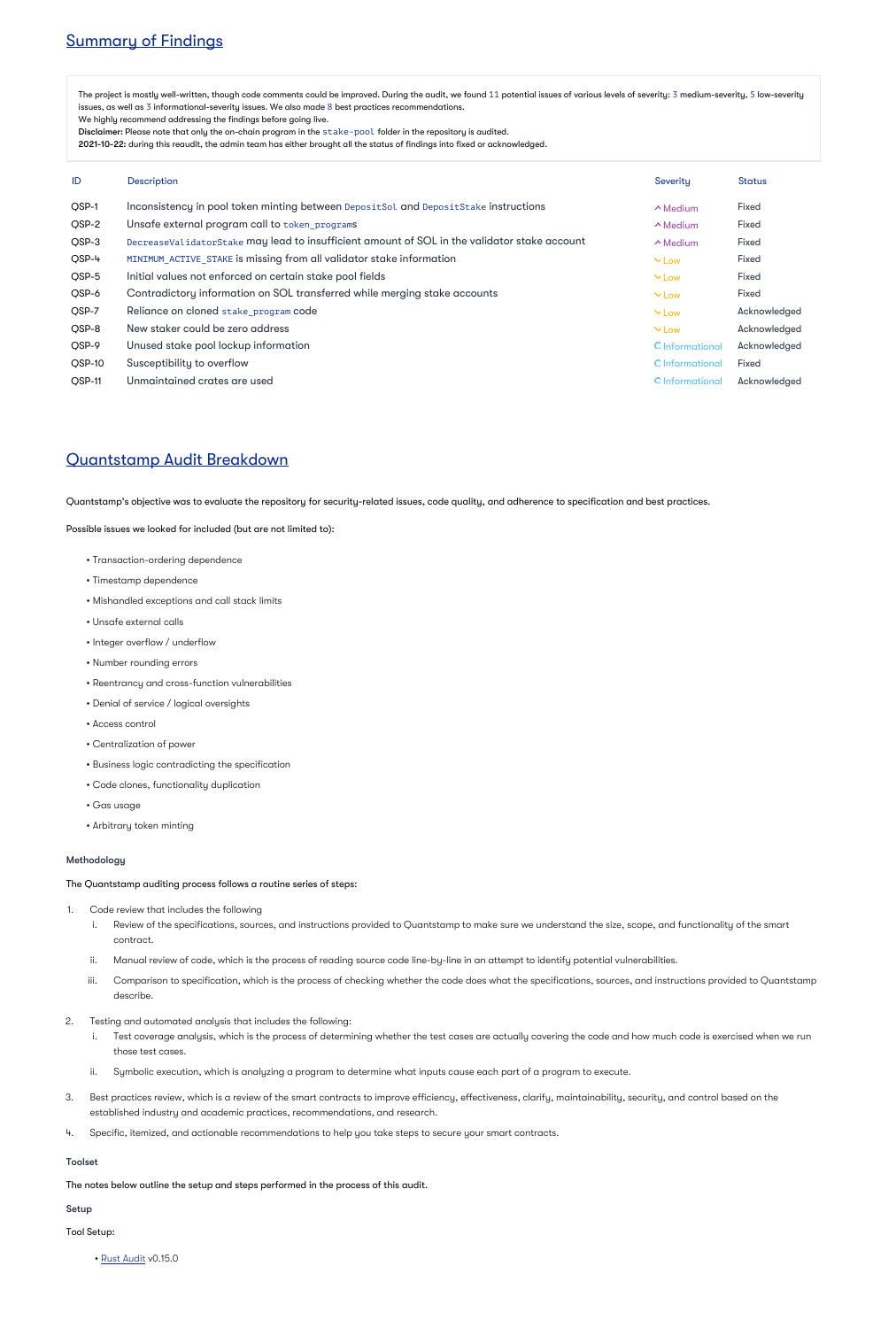• [Rust-Clippy](https://github.com/rust-lang/rust-clippy) Latest

Steps taken to run the tools:

Rust Audit:

1. cargo install cargo-audit

2. cargo audit

Rust-Clippy:

1. rustup component add clippy

2. cargo clippy

# **Findings**

### QSP-1 Inconsistency in pool token minting between DepositSol and DepositStake instructions

Severity: *Medium Risk*

Status: Fixed

File(s) affected: stake-pool\program\src\processor.rs

 $\sf{Description:}$  Users can receive stake pool tokens in two ways: by depositing SOL directly into the pool's reserve account using the  $\sf DepositSolt$  instruction, or by merging the stake account using the DepositStake instruction. However, if the source account has undelegated SOL (e.g., stake all of the SOL except the rent-exempt amount => receive additional SOL but the stake program's re-delegate has not been called yet), DepositStake will not mint additional stake pool tokens even though these extra SOL are ultimately transferred to the reserve account as if using the DepositSol instruction.

The relevant calculation can be found in L1882-L1899 of stake-pool \program\src\processor.rs:

The amount of new pool tokens generated are calculated based on the variable  $\mathtt{credicted\_deposit\_l}$  ampo $\mathtt{rts}$  . This amount is the delta in the validator stake pre- and post-merge (the stake\_deposit\_lamports variable) plus any extras (the credited\_additional\_lamports), which should include any extra SOL that was present but not yet staked in the source stake account.

However, <code>credited\_additional\_lamports</code> does not represent the extra SOL that were transferred from the source stake account (the variable <code>additional\_lamports),</code> because the variable currently takes the minimum of the extra SOL that are transferred and the rent exempt amount (or zero). Thus, using Depo $\texttt{sitstake}$  alone would lead to a user to miss out on the pool token from the extra SOL on the source stake account. On the other hand, the user can receive more pool tokens by first depositing the extra SOL to the reserve account using the DepositSol instruction and then merging with the  $\mathsf{DepositState}$  instructions.

**Recommendation:** The audit team is not able to verify the intended implementation through documentation at this time. However, based on the understanding that the merge instruction in the stake pool seems to be <u>[transferring all of the SOL from the source account to the destination account](https://github.com/solana-labs/solana/blob/master/programs/stake/src/stake_state.rs)</u> including the rent exempt amount, it appears that L1893 is unnecessary and credited\_deposit\_lamports should simply equal additional\_lamports.Alternatively,L1893 might be modified to let credited\_additional\_lamports = additional\_lamports.checked\_sub(unactivated\_stake\_rent).ok\_or(StakePoolError::CalculationFailure); if the rent exempt amount should not be given credit.

let all\_deposit\_lamports = post\_all\_validator\_lamports

```
.checked_sub(pre_all_validator_lamports)
    .ok_or(StakePoolError::CalculationFailure)?;
let stake deposit lamports = post validator stake
    .delegation
    .stake
    .checked_sub(validator_stake.delegation.stake)
    .ok_or(StakePoolError::CalculationFailure)?;
let additional_lamports = all_deposit_lamports
    .checked sub(stake deposit lamports)
    .ok_or(StakePoolError::CalculationFailure)?;
let credited_additional_lamports = additional_lamports.min(unactivated_stake_rent);
let credited_deposit_lamports =
    stake_deposit_lamports.saturating_add(credited_additional_lamports);
let new_pool_tokens = stake_pool
    .calc_pool_tokens_for_deposit(credited_deposit_lamports)
    .ok_or(StakePoolError::CalculationFailure)?;
```
Description: The function  $\rm process\_decrease\_val\,idator\_stack()$  only checks for the amount of SOL to be split into the transient stake account and does not check for the remaining amount of SOL in the validator stake account. This can cause the validator stake account to have SOL below the rent-exempt amount, or the rent-exempt amount plus the minimum active stake amount.

 $\sf Recommendation:$  Add a check to ensure that at least <code>lib::minimum\_stake\_lamports()</code> amount of SOL will remain in the validator stake account after <code>DecreaseValidatorStake</code> (similar to the checks in process\_withdraw\_stake()).

### QSP-2 Unsafe external program call to token\_programs

#### Severity: *Medium Risk*

#### Status: Fixed

File(s) affected: stake-pool\program\src\processor.rs

Description: The token\_program that is used for the management of the pool token can be arbitrarily assigned by the pool creator. Therefore, the underlying logic of the critical token\_program component cannot be guaranteed, and may lead to unexpected or even malicious behavior when called upon.

 $\sf Recommendation: \sf Restriet$  the  $\sf token\_program$  used for pool token management to the one deployed by the Solana Foundation, similar to the validation done for <code>stake\_program\_info</code> in other functions such as  $\verb|process\_add\_validator_to_pool()$ .

QSP-3 DecreaseValidatorStake may lead to insufficient amount of SOL in the validator stake account

Severity: *Medium Risk*

Status: Fixed

File(s) affected: stake-pool\program\src\processor.rs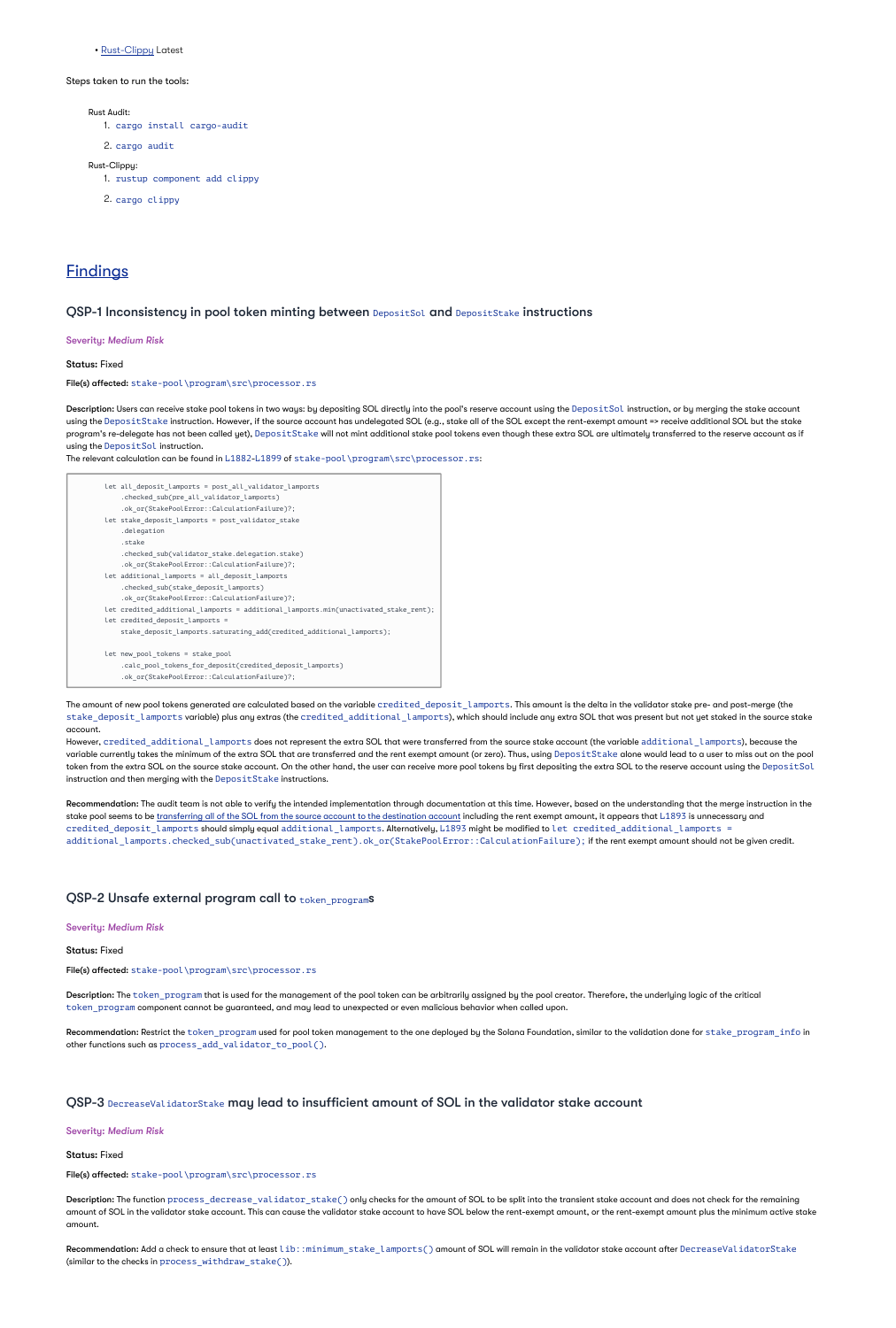### QSP-4 MINIMUM ACTIVE STAKE is missing from all validator stake information

#### Severity: *Low Risk*

Status: Fixed

File(s) affected: stake-pool\program\src\processor.rs, stake-pool\program\src\state.rs,

 $\sf{Description:}$  The implementation in  $\sf processor::process\_add\_validator\_to\_pool()$  requires at least rent-exempt amount plus the <code>MINIMUM\_ACTIVE\_STAKE.</code> However, the <code>ValidatorStakeInfo</code> that is pushed to the validation list has the field  $\verb|active_state|$  amports:  $\>$  0 (<code>L800</code>).

 $\sf Recommendation:$  Assign the value  $\verb|active_state|$  amports $:$  <code>MINIMUM\_ACTIVE\_STAKE</code> to the new validator stake information. It may also be useful to add a comment to the <code>ValidatorStakeInfo</code> struct definition indicating the fact that the field  $\verb'active_state|$  amports does not include the rent-exempt amount of SOL.

 $\sf Description:$  Stake pools must first be initialized, but not all stake pool fields have values assigned within the function  $\sf process\_initial$  istial  $\sf ice()$ . Specifically, stake\_pool.pool\_token\_supply,stake\_pool.lockup,stake\_pool.sol\_deposit\_fee,and stake\_pool.sol\_referral\_fee are assumed to be the default values (which may not be the case in reality).

**Exploit Scenario:** A malicious stake pool operator may deploy a stake pool program that has been modified with inappropriate values assigned to these fields prior to initialization (particularly stake\_pool . sol\_deposit\_fee and stake\_pool . sol\_referral\_fee), taking advantage of the implicit user assumption that these fields will be assigned a default values through the derived Default trait.

Update: 2021-10-21: MINIMUM\_ACTIVE\_STAKE is not part of the active\_stake\_lamports. Comments are added to address this.

# QSP-5 Initial values not enforced on certain stake pool fields

#### Severity: *Low Risk*

#### Status: Fixed

File(s) affected: stake-pool\program\src\processor.rs

**Update: 2021-10-21:** The code comments are intended and correct because when one merges an active stake into another one, all of the SOL is transferred, but it is not all added to the delegated stake.

File(s) affected: stake-pool\program\src\instruction.rs, stake-pool\program\src\lib.rs, stake-pool\program\src\state.rs, stakepool\program\src\processor.rs, stake-pool\program\src\stake\_program.rs

Recommendation: Default values should be assigned to every stake pool field to ensure proper initialization.

Description: The spl -stake-pool crate brings stake\_program into the scope from the local crate's stake\_program.rs, which is a cloned subset of code from the solanaprogram: : stake module. If the sol ana-program: : stake module gets updated within the core Solana Program, the two implementations may become out of sync, leading to incompatibilities between different stake pool programs or potentially unforeseen problems with the stake pool program in general.

Recommendation: Use solana-program:: stake instead of the local stake\_program.rs.

Update: 2021-10-21: The admin team stated that this will be solved later. Interested readers could read *[Issue-1865](https://github.com/solana-labs/solana-program-library/issues/1865)* for more details.

# QSP-6 Contradictory information on SOL transferred while merging stake accounts

#### Severity: *Low Risk*

Status: Fixed

File(s) affected: stake-pool\program\src\processor.rs, stake-pool\program\src\stake\_program.rs

**Description:** There is contradicting information on what happens when stake accounts are merged. The <u>[stake program code](https://github.com/solana-labs/solana/blob/master/programs/stake/src/stake_state.rs)</u> and the comment in L108 of <code>stake\_program.rs</code> indicate that all SOL from the source account, including the rent-exempt amount will be transferred to the destination account on merge. However, the implementation in processor: :process\_deposit\_stake() at L1821-L1827 (included below) seems to assume that the rent-exempt reserve may not be transferred to the destination account on merge.

Description: There is a method  $\texttt{process}\_\texttt{set}\_\texttt{stacker}$  to add a new staker, which is signed and executed by the current staker. The method requires an input of the public key of the incoming staker. The public key of the incoming staker is not validated against nonsensical or zero addresses, which means that it is entirely possible that the staker inputs an invalid public key, leading to the loss of some stake pool functions.

| // If the stake account is mergeable (full-activated), `meta.rent exempt reserve` |
|-----------------------------------------------------------------------------------|
| // will not be merged into `stake.delegation.stake`                               |
| let unactivated stake rent = if stake.delegation.activation epoch < clock.epoch { |
| meta.rent exempt reserve                                                          |
| $\}$ else $\{$                                                                    |
| 0                                                                                 |
|                                                                                   |

Recommendation: Double check and revise the comments, documentation, or implementation to be consistent with the intended behavior.

# QSP-7 Reliance on cloned stake\_program code

#### Severity: *Low Risk*

#### Status: Acknowledged

### QSP-8 New staker could be zero address

#### Severity: *Low Risk*

Status: Acknowledged

#### File(s) affected: stake-pool\program\src\processor.rs

Recommendation: The most optimal solution would be to ensure that the new staker signs the transaction as well, otherwise, some validation against the zero address would mitigate this.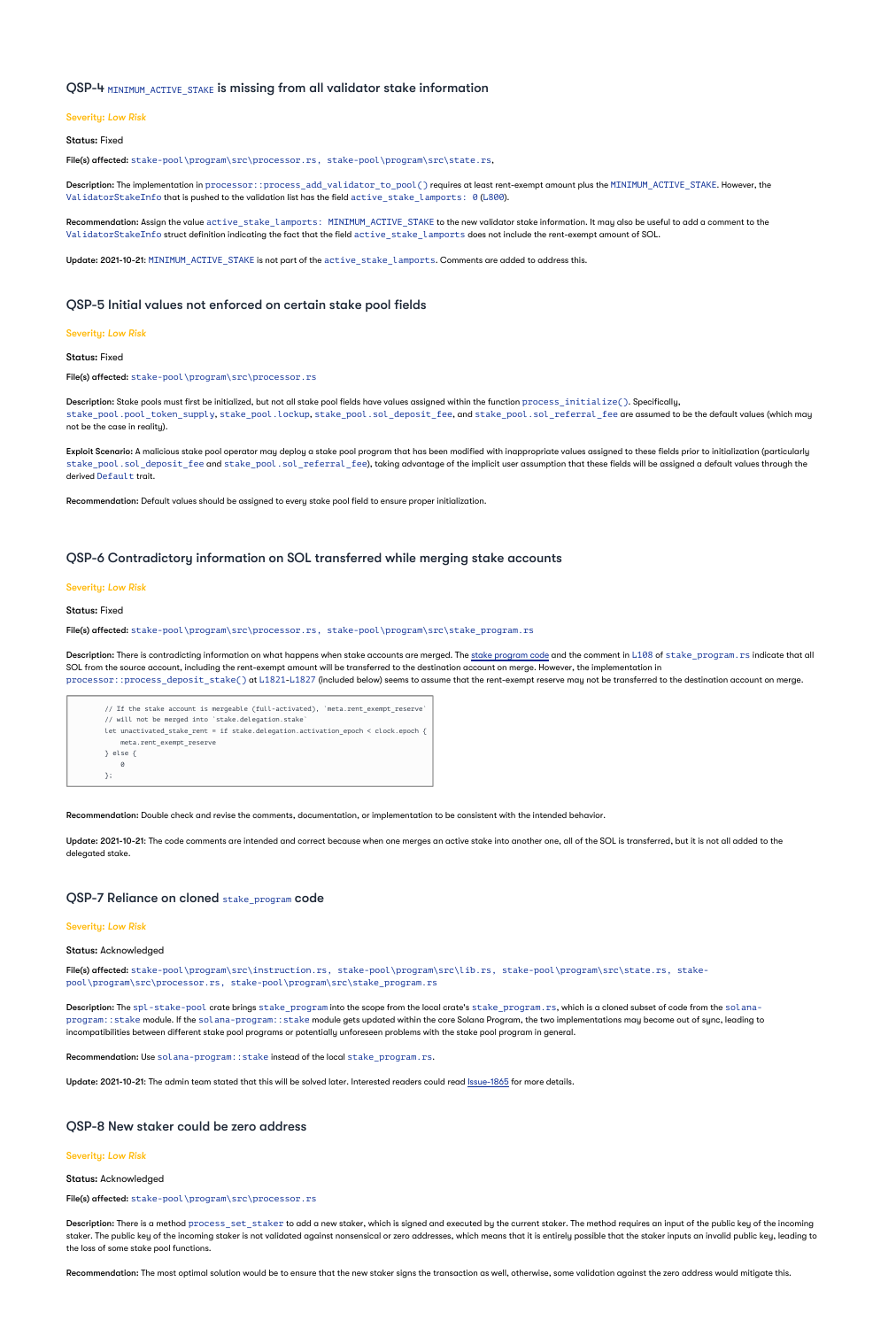Update: 2021-10-21: The admin team stated that "set\_staker can also be signed by the manager, so even if there's a 0 address, there's no way to brick the pool."

### QSP-9 Unused stake pool lockup information

Severity: *Informational*

Status: Acknowledged

File(s) affected: stake-pool\program\src\processor.rs

Description: Adding a validator to the stake pool through AddValidatorToPool instruction will create a new stake account for this validator. However, the lockup information for this new stake account defaults to <code>stake\_program::Lockup::default()</code> as opposed to the information in the <code>stake\_pool.lockup</code> field for each stake pool.

 $\sf Recommendation:$  Double check if this is intended. If <code>stake\_program::Lockup::default()</code> is ultimately used, one might consider eliminating the <code>stake\_pool</code> . <code>lockup</code> field since it does not seem to be used anywhere.

Update: 2021-10-21: The admin team stated that they will keep this field as it would be used in the future. Interested readers could read [PR-1948](https://github.com/solana-labs/solana-program-library/pull/1948) for more details.

Description: The result generated from cargo-audit based on the Cargo . Lock of the repository root shows that some of the crates used by <code>stake-pool</code> are either deprecated or unmaintained, shown as follows:

# QSP-10 Susceptibility to overflow

Severity: *Informational*

Status: Fixed

File(s) affected: stake-pool\program\src\big\_vec.rs

Description: The following check if skip + len > vec\_len as usize in L93 of big\_vec.rs may be susceptible to overflow.

Recommendation: Use checked\_add() instead of the + operator.

# QSP-11 Unmaintained crates are used

#### Severity: *Informational*

#### Status: Acknowledged

| Crate:   | failure                                                 |
|----------|---------------------------------------------------------|
| Version: | 0.1.8                                                   |
| Warning: | unmaintained                                            |
| Title:   | failure is officially deprecated/unmaintained           |
| Date:    | $2020 - 05 - 02$                                        |
| ID:      | RUSTSEC-2020-0036                                       |
| URL:     | https://rustsec.org/advisories/RUSTSEC-2020-0036        |
|          |                                                         |
| Crate:   | net2                                                    |
| Version: | 0.2.37                                                  |
| Warning: | unmaintained                                            |
| Title:   | `net2` crate has been deprecated; use `socket2` instead |
| Date:    | $2020 - 05 - 01$                                        |
| ID:      | RUSTSEC-2020-0016                                       |
| URL:     | https://rustsec.org/advisories/RUSTSEC-2020-0016        |
|          |                                                         |

Please refer to the cargo-audit tool result for more details.

Recommendation: It is recommended to use maintained crates and update them to their latest version that contain patches for most of the known bugs or vulnerabilities.

Update: 2021-10-21: The admin team stated that the upstream dependencies of these crates are solana-sdk and solana-client, which the on-chain program does not depend on.

# Automated Analyses

#### Rust Audit

Fetching advisory database from `https://github.com/RustSec/advisory-db.git` Loaded 356 security advisories (from /root/.cargo/advisory-db)

|                                          | Updating crates.io index                                         |  |  |
|------------------------------------------|------------------------------------------------------------------|--|--|
|                                          | Scanning Cargo.lock for vulnerabilities (438 crate dependencies) |  |  |
|                                          | Crate:<br>failure                                                |  |  |
|                                          | Version: 0.1.8                                                   |  |  |
|                                          | Warning: unmaintained                                            |  |  |
|                                          | Title:<br>failure is officially deprecated/unmaintained          |  |  |
|                                          | $2020 - 05 - 02$<br>Date:                                        |  |  |
|                                          | RUSTSEC-2020-0036<br>ID:                                         |  |  |
|                                          | URL:<br>https://rustsec.org/advisories/RUSTSEC-2020-0036         |  |  |
|                                          | Dependency tree:                                                 |  |  |
|                                          | failure 0.1.8                                                    |  |  |
|                                          | ├── ed25519-dalek-bip32 0.1.1                                    |  |  |
|                                          | $\leftarrow$ solana-sdk 1.7.11                                   |  |  |
|                                          | $\leftarrow$ test-client 0.1.0                                   |  |  |
|                                          | $\leftarrow$ spl-token-swap 2.1.0                                |  |  |
|                                          | $\leftarrow$ test-client 0.1.0                                   |  |  |
|                                          | spl-token-swap-fuzz 0.0.1                                        |  |  |
| $\leftarrow$ spl-token-lending-cli 0.1.0 |                                                                  |  |  |
|                                          | $\leftarrow$ spl-token-lending 0.1.0                             |  |  |
|                                          | spl-token-lending-cli 0.1.0                                      |  |  |
|                                          | $\leftarrow$ spl-token-cli 2.0.14                                |  |  |
|                                          | $\leftarrow$ spl-token 3.2.0                                     |  |  |
|                                          | test-client 0.1.0                                                |  |  |
|                                          | spl-token-swap-fuzz 0.0.1                                        |  |  |
|                                          | spl-token-swap 2.1.0                                             |  |  |
|                                          | spl-token-lending-cli 0.1.0                                      |  |  |
|                                          |                                                                  |  |  |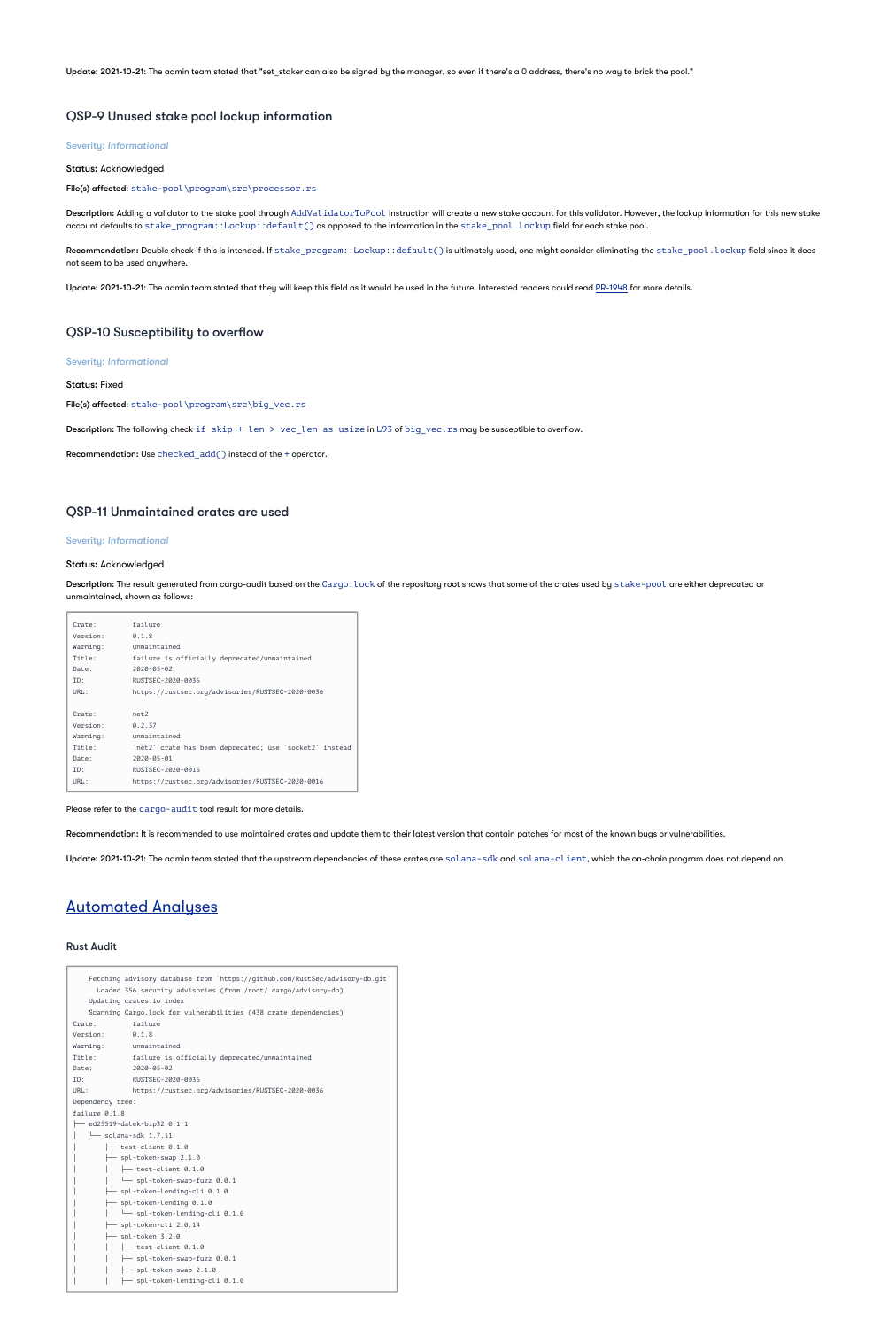| spl-token-lending 0.1.0                                                      |  |
|------------------------------------------------------------------------------|--|
| spl-token-cli 2.0.14                                                         |  |
| $\leftarrow$ spl-stake-pool-cli 0.5.0<br>spl-stake-pool 0.5.0                |  |
| spl-stake-pool-cli 0.5.0                                                     |  |
| $\leftarrow$ spl-governance 1.1.0                                            |  |
| $\leftarrow$ spl-feature-proposal 1.0.0                                      |  |
| spl-feature-proposal-cli 1.2.0<br>├── spl-binary-oracle-pair 0.1.0           |  |
| spl-associated-token-account 1.0.3                                           |  |
| $\leftarrow$ spl-token-cli 2.0.14                                            |  |
| spl-stake-pool-cli 0.5.0                                                     |  |
| binary-option $0.1.0$                                                        |  |
| spl-stake-pool-cli 0.5.0<br>- spl-stake-pool 0.5.0                           |  |
| spl-shared-memory 2.0.6                                                      |  |
| $-$ spl-record $0.1.0$                                                       |  |
| spl-name-service 0.1.1                                                       |  |
| $-$ spl-memo 3.0.1<br>$-$ test-client $0.1.0$                                |  |
| $\rightarrow$ spl-token-cli 2.0.14                                           |  |
| spl-math 0.1.0                                                               |  |
| $\leftarrow$ spl-token-swap-fuzz 0.0.1                                       |  |
| $\leftarrow$ spl-token-swap 2.1.0                                            |  |
| $-$ spl-stake-pool 0.5.0<br>$\leftarrow$ spl-governance 1.1.0                |  |
| ├― spl-feature-proposal-cli 1.2.0                                            |  |
| $\leftarrow$ spl-feature-proposal 1.0.0                                      |  |
| $\leftarrow$ spl-example-transfer-lamports 1.0.0                             |  |
| $\leftarrow$ spl-example-sysvar 1.0.0<br>5.0.0 spl-example-logging 1.0       |  |
| $\leftarrow$ spl-example-custom-heap 1.0.0                                   |  |
| ├─ spl-example-cross-program-invocation 1.0.0                                |  |
| spl-binary-oracle-pair 0.1.0 —                                               |  |
| $\leftarrow$ spl-associated-token-account 1.0.3                              |  |
| solana-vote-program 1.7.11<br>$\leftarrow$ spl-stake-pool 0.5.0              |  |
| $\leftarrow$ solana-transaction-status 1.7.11                                |  |
| $\leftarrow$ spl-token-cli 2.0.14                                            |  |
| $\leftarrow$ solana-client 1.7.11                                            |  |
| $\leftarrow$ spl-token-lending-cli 0.1.0                                     |  |
| $\leftarrow$ spl-token-cli 2.0.14<br>$\leftarrow$ spl-stake-pool-cli 0.5.0   |  |
| spl-feature-proposal-cli 1.2.0 —                                             |  |
| solana-cli-output 1.7.11                                                     |  |
| - spl-token-cli 2.0.14                                                       |  |
| solana-cli-output 1.7.11                                                     |  |
| solana-stake-program 1.7.11<br>- solana-runtime 1.7.11                       |  |
| - solana-transaction-status 1.7.11                                           |  |
| solana-program-test 1.7.11 —                                                 |  |
| - spl-token-lending 0.1.0                                                    |  |
| $\leftarrow$ spl-stake-pool 0.5.0<br>$\leftarrow$ spl-shared-memory 2.0.6    |  |
| $-$ spl-record $0.1.0$                                                       |  |
| $-$ spl-name-service $0.1.1$                                                 |  |
| $-$ spl-memo 3.0.1                                                           |  |
| - spl-math $0.1.0$                                                           |  |
| $-$ spl-governance 1.1.0<br>- spl-feature-proposal 1.0.0                     |  |
| - spl-example-transfer-lamports 1.0.0                                        |  |
| - spl-example-sysvar 1.0.0                                                   |  |
| spl-example-logging 1.0.0                                                    |  |
| spl-example-custom-heap 1.0.0                                                |  |
| - spl-example-cross-program-invocation 1.0.0<br>spl-binary-oracle-pair 0.1.0 |  |
| spl-associated-token-account 1.0.3                                           |  |
| solana-bpf-loader-program 1.7.11                                             |  |
| solana-program-test 1.7.11                                                   |  |
| – solana-banks-server 1.7.11                                                 |  |
| solana-program-test 1.7.11<br>$-$ solana-runtime 1.7.11 $\,$                 |  |
| - solana-program-test 1.7.11                                                 |  |
| solana-client 1.7.11                                                         |  |
| $\leftarrow$ solana-cli-output 1.7.11                                        |  |
| solana-account-decoder 1.7.11                                                |  |
| $\leftarrow$ spl-token-cli 2.0.14<br>$\leftarrow$ spl-stake-pool-cli 0.5.0   |  |
| $\leftarrow$ solana-transaction-status 1.7.11                                |  |
| $\leftarrow$ solana-client 1.7.11                                            |  |
| solana-cli-output 1.7.11                                                     |  |
| solana-version 1.7.11                                                        |  |
| $-$ solana-net-utils 1.7.11<br>$-$ solana-client 1.7.11                      |  |
| solana-faucet 1.7.11                                                         |  |
| $-$ solana-client 1.7.11                                                     |  |
| solana-client 1.7.11                                                         |  |
| solana-transaction-status 1.7.11                                             |  |
| - solana-stake-program 1.7.11<br>solana-secp256k1-program 1.7.11             |  |
| $\leftarrow$ solana-runtime 1.7.11                                           |  |
| solana-runtime 1.7.11                                                        |  |
| solana-remote-wallet 1.7.11                                                  |  |
| $\leftarrow$ spl-token-cli 2.0.14<br>$\leftarrow$ spl-stake-pool-cli 0.5.0   |  |
| solana-clap-utils 1.7.11                                                     |  |
| $\leftarrow$ spl-token-lending-cli 0.1.0                                     |  |
| $\leftarrow$ spl-token-cli 2.0.14                                            |  |
| $\leftarrow$ spl-stake-pool-cli 0.5.0                                        |  |
| spl-feature-proposal-cli 1.2.0                                               |  |
| $\leftarrow$ solana-net-utils 1.7.11<br>$\leftarrow$ solana-faucet 1.7.11    |  |
| $\leftarrow$ solana-client 1.7.11                                            |  |
| solana-cli-output 1.7.11                                                     |  |
| solana-program-test 1.7.11                                                   |  |
| solana-net-utils 1.7.11<br>solana-metrics 1.7.11                             |  |
| - solana-vote-program 1.7.11                                                 |  |
| solana-stake-program 1.7.11                                                  |  |
| solana-runtime 1.7.11                                                        |  |
| solana-measure 1.7.11                                                        |  |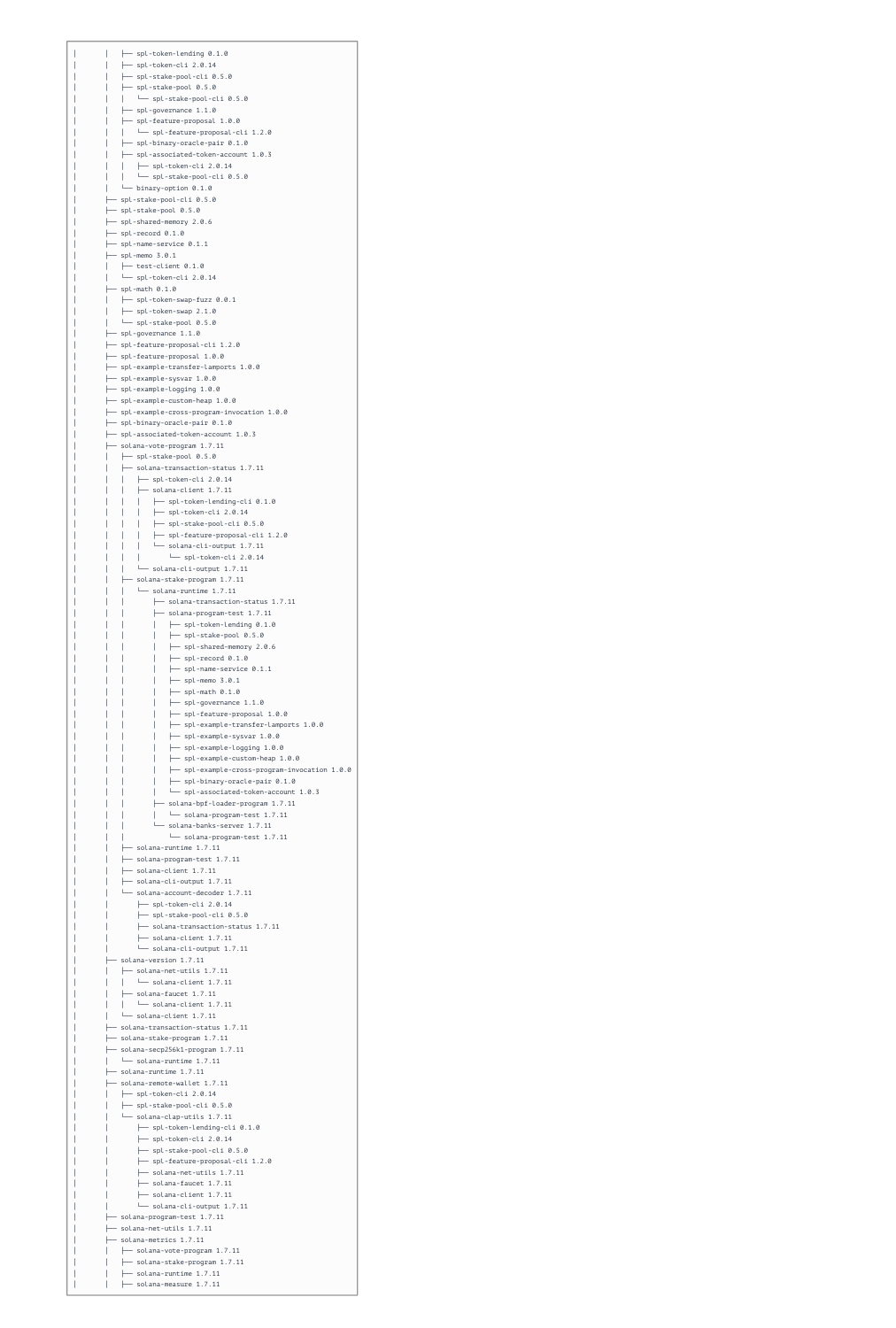|                             | - solana-runtime 1.7.11                          |
|-----------------------------|--------------------------------------------------|
|                             | solana-bpf-loader-program 1.7.11                 |
|                             | - solana-faucet 1.7.11                           |
|                             | - solana-banks-server 1.7.11                     |
|                             | solana-measure 1.7.11                            |
|                             | solana-faucet 1.7.11                             |
|                             | solana-config-program 1.7.11                     |
|                             | $\leftarrow$ solana-stake-program 1.7.11         |
|                             | $\leftarrow$ solana-runtime 1.7.11               |
|                             | $\Box$ solana-account-decoder 1.7.11             |
|                             | - solana-client 1.7.11                           |
|                             | - solana-cli-output 1.7.11                       |
|                             | solana-clap-utils 1.7.11                         |
|                             | - solana-bpf-loader-program 1.7.11               |
|                             | solana-banks-server 1.7.11                       |
|                             | solana-banks-interface 1.7.11                    |
|                             | $\leftarrow$ solana-banks-server 1.7.11          |
|                             | solana-banks-client 1.7.11                       |
|                             | - solana-program-test 1.7.11                     |
|                             | solana-banks-client 1.7.11                       |
|                             | solana-account-decoder 1.7.11                    |
| $-$ derivation-path $0.1.3$ |                                                  |
| - solana-sdk 1.7.11         |                                                  |
| ed25519-dalek-bip32 0.1.1   |                                                  |
| Crate:<br>memmap            |                                                  |
| Version:<br>0.7.0           |                                                  |
| Warning:                    | unmaintained                                     |
| Title:                      | memmap is unmaintained                           |
| Date:                       | $2020 - 12 - 02$                                 |
| ID:                         | RUSTSEC-2020-0077                                |
| URL:                        | https://rustsec.org/advisories/RUSTSEC-2020-0077 |
| Dependency tree:            |                                                  |
| memmap 0.7.0                |                                                  |
| $-$ honggfuzz $0.5.54$      |                                                  |
| spl-token-swap-fuzz 0.0.1   |                                                  |
| Crate:<br>net2              |                                                  |
| Version:<br>0.2.37          |                                                  |
| Warning: unmaintained       |                                                  |

```
Title: `net2` crate has been deprecated; use `socket2` instead
Date: 2020-05-01
ID: RUSTSEC-2020-0016
URL: https://rustsec.org/advisories/RUSTSEC-2020-0016
Dependency tree:
net2 0.2.37
└── solana-client 1.7.11
    ├── spl-token-lending-cli 0.1.0
    ├── spl-token-cli 2.0.14
    ├── spl-stake-pool-cli 0.5.0
    ├── spl-feature-proposal-cli 1.2.0
    └── solana-cli-output 1.7.11
       └── spl-token-cli 2.0.14
warning: 3 allowed warnings found
```
The security finding that are related to the current project has been added as a finding in the finding section.

### Rust-Clippy

No findings.

# Adherence to Specification

- 1. [fixed] The comment in StakePoolInstruction: :AddValidatorToPool indicates that at least the rent-exempt amount plus 1 lamport is needed for the stake account. However, the implementation in processor: :process\_add\_validator\_to\_pool() requires at least the rent-exempt amount plus the <code>MINIMUM\_ACTIVE\_STAKE.</code>
- 2. [fixed] The comment in StakePoolInstruction::RemoveValidatorFromPool indicates that the operation will succeed if and only if the stake account has the rentexempt amount plus 1 lamport. However, the implementation in processor: :process\_remove\_validator\_from\_pool() requires exactly the rent-exempt amount plus the <code>MINIMUM\_ACTIVE\_STAKE</code> for the operation to succeed.
- 3. [fixed] The comment in StakePoolInstruction::DecreaseValidatorStake indicates that at least the rent-exempt amount plus 1 lamport needs to be moved to the transient account. However, the implementation in processor: :process\_decrease\_validator\_stake() only requires the rent-exempt amount to be moved to the transient account.
- 4. [fixed] The comment in StakePoolInstruction::IncreaseValidatorStake indicates that at least the rent-exempt amount plus 1 lamport needs to be moved to the

transient account. However, the implementation in processor: :process\_increase\_validator\_stake() requires at least the rent-exempt amount plus the <code>MINIMUM\_ACTIVE\_STAKE</code> amount to be moved to the transient account.

5. [fixed] The comment in StakePoolInstruction::WithdrawStake(u64) indicates that at least the rent-exempt amount plus 1 lamport is needed in the stake account after withdrawal. However, the implementation in processor: :process\_withdraw\_stake() indicates that at least the rent-exempt amount plus the <code>MINIMUM\_ACTIVE\_STAKE</code> amount is needed in the stake account after withdrawal.

- 1. [fixed] stake-pool\program\src\processor.rs: L168: "Issue a stake\_deactivate instruction." => "Issue a stake\_delegate instruction."
- 2. [fixed] stake-pool\program\src\instruction.rs: L305: should be [s] instead of []. That is, the comment for StakePoolInstruction: :SetManager indicates the new manager account to be read-only with no signature. However, the implementation in <code>instruction::set\_manager()</code> requires signature by the new manager account.
- 3. stake-pool\program\src\instruction.rs: L331: the position of this account mentioned in the comment is incorrect. It should be the last instead of the 2nd account given to this instruction. To be more specific, the sequence of accounts in the comments for StakePool Instruction: :DepositSol (u64) lists the stake pool SOL deposit authority in index 1. However, the implementation in <code>instruction::deposit\_sol\_with\_authority()</code> has the stake pool withdraw authority in index 1 and adds the

# Code Documentation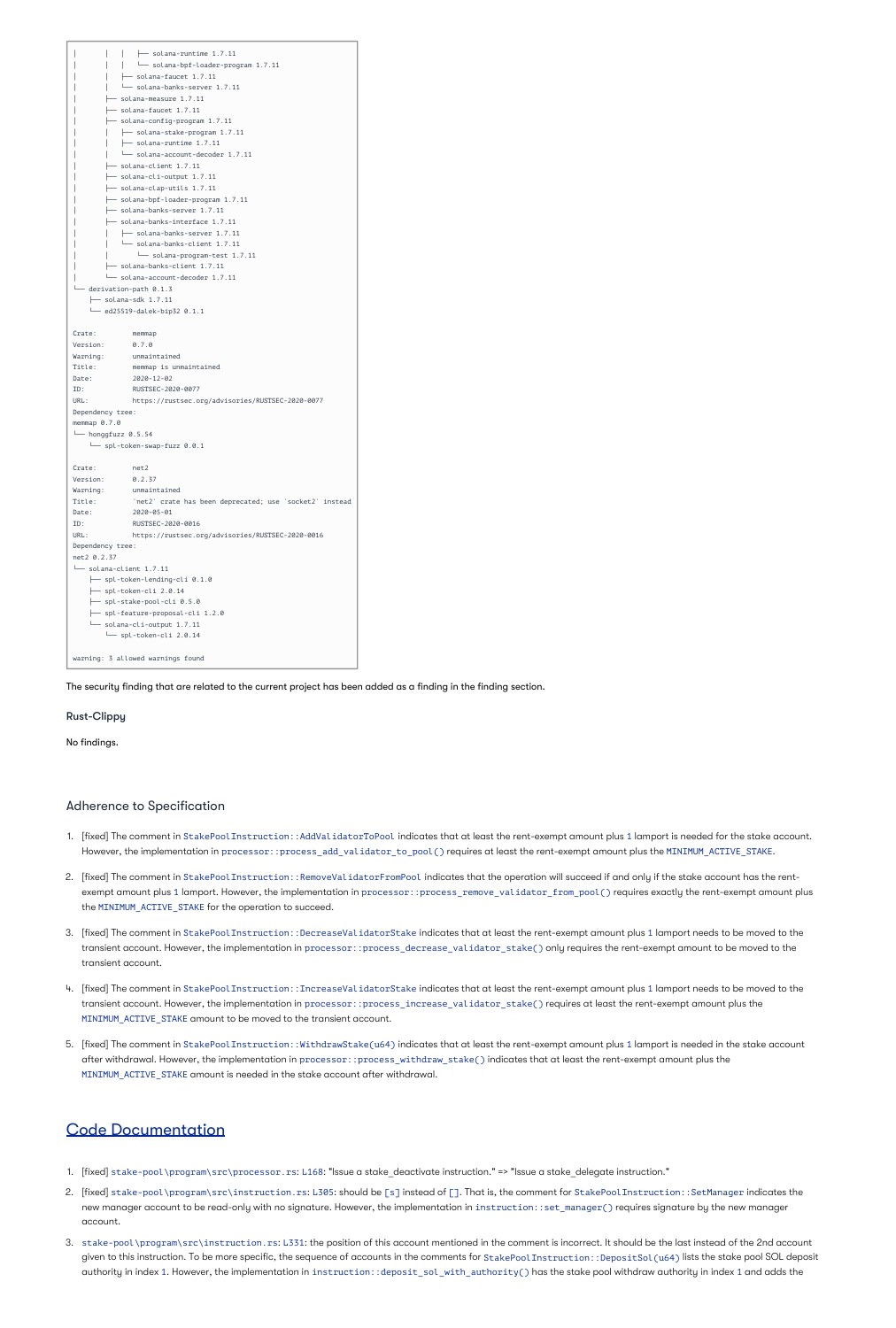deposit authority to as the last element.

4. [fixed] stake-pool\program\src\instruction.rs: L112: has an incomplete comment in "Must be" .

# Adherence to Best Practices

- 1. [fixed] There are multiple FIXME in stake-pool\program\src\stake\_program.rs that are required to be fixed.
- 2. stake-pool\program\src\state.rs: L144: consider using "and" operator instead of "or" operator to prevent unexpected results from happening.
- 3. Consider adding sanity checks to the function process\_increase\_validator\_stake sure validator\_stake\_info.transient\_stake\_lamports == 0 before performing actual operations to the storage data.
- 4. [fixed] Consider a sanity check that makes sure the length of the input variable validator\_stake\_accounts can be divided by 2, to prevent unexpected conditions from happening.
- 5. On L2396 in stake-pool\program\src\processor.rs: should send return Err(StakePoolError::WrongStakeState.into()) instead of return . Err(StakePoolError::ValidatorNotFound.into())
- 6. [fixed] stake-pool\program\src\processor.rs: L1929 and L2094: if pool\_tokens\_user > 0 are redundant because the lines of L1925 and L2083 already ensured that the value would be greater than 0, especially since pool\_tokens\_user is an unsigned integer.
- 7. [fixed] stake-pool\program\src\processor.rs: L1757 performs the verification of the stake\_program through \*stake\_program\_info.key != stake\_program: :id() instead of using the check\_stake\_program helper function, which breaks the consistency that the rest of the codebase follows.
- 8. [fixed] stake-pool\program\src\processor.rs: L1767 and L2031 contain dead code of the form // Self::check\_stake\_activation(stake\_info, clock, stake\_history)?;

# Test Results

#### Test Suite Results

#### All tests passed.

running 20 tests test big\_vec::tests::find ... ok test big vec::tests::deserialize mut slice ... ok test big vec::tests::find mut ... ok test big\_vec::tests::push ... ok test big\_vec::tests::retain ... ok test stake\_program::test::borsh\_deserialization\_live\_data ... ok test stake\_program::test\_id ... ok test stake\_program::test::bincode\_vs\_borsh ... ok test state::test::approximate\_apr\_calculation ... ok test state::test::divide\_by\_zero\_fee ... ok test state::test::deposit\_and\_withdraw ... ok test state::test::specific\_fee\_calculation ... ok test state::test::fee\_calculation ... ok test state::test::state\_packing ... ok test state::test::validator\_list\_active\_stake ... ok test state::test::validator\_list\_deserialize\_mut\_slice ... ok test state::test::validator\_list\_iter ... ok test state::test::zero\_withdraw\_calculation ... ok test test\_id ... ok test state::test::stake\_list\_size\_calculation ... ok test result: ok. 20 passed; 0 failed; 0 ignored; 0 measured; 0 filtered out; finished in 7.11s Running tests/decrease.rs (/tmp/20211021/solana-program-library-3b48fa09d38d1b66ffb4fef186b606f1bc4fdb31/target/debug/deps/decrease-b8f7988a3634fca5) running 8 tests

test fail\_big\_overdraw ... ok test fail decrease twice ... ok test fail\_overdraw ... ok test fail\_with\_small\_lamport\_amount ... ok test fail\_with\_wrong\_validator\_list ... ok test fail with unknown validator ... ok test fail\_with\_wrong\_withdraw\_authority ... ok test success ... ok

test result: ok. 8 passed; 0 failed; 0 ignored; 0 measured; 0 filtered out; finished in 10.81s

Running tests/deposit.rs (/tmp/20211021/solana-program-library-3b48fa09d38d1b66ffb4fef186b606f1bc4fdb31/target/debug/deps/deposit-849d95c2331d3cbd)

running 16 tests

test fail\_with\_out\_of\_dated\_pool\_balances ... ok

test fail with uninitialized validator list ... ok

test fail\_with\_unknown\_validator ... ok

test fail\_with\_invalid\_referrer ... ok

test fail\_with\_wrong\_mint\_for\_receiver\_acc ... ok

test fail with wrong preferred deposit ... ok

test fail\_with\_wrong\_stake\_program\_id ... ok

test fail with wrong token program id ... ok

test fail with wrong validator list account ... ok

test fail\_with\_wrong\_withdraw\_authority ... ok

test fail\_without\_stake\_deposit\_authority\_signature ... ok

test success ... ok

test success\_with\_extra\_stake\_lamports ... ok

test success with preferred deposit ... ok

test success\_with\_referral\_fee ... ok

test success\_with\_stake\_deposit\_authority ... ok

test result: ok. 16 passed; 0 failed; 0 ignored; 0 measured; 0 filtered out; finished in 19.59s

Running tests/deposit\_sol.rs (/tmp/20211021/solana-program-library-3b48fa09d38d1b66ffb4fef186b606f1bc4fdb31/target/debug/deps/deposit\_sol-3df5a2e2559b2e14)

running 8 tests

test fail\_with\_invalid\_referrer ... ok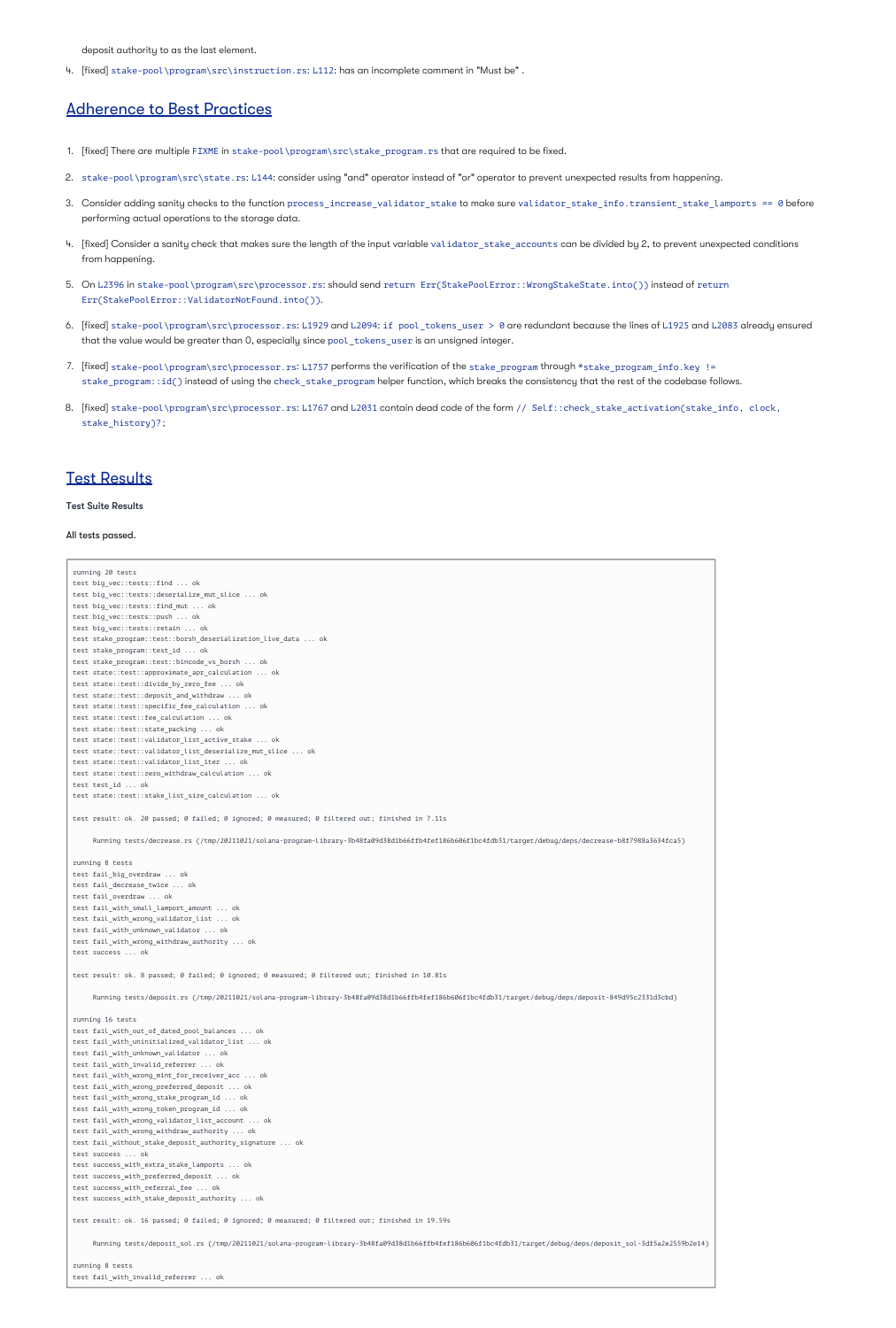test fail\_with\_wrong\_mint\_for\_receiver\_acc ... ok test fail\_with\_wrong\_token\_program\_id ... ok test fail\_with\_wrong\_withdraw\_authority ... ok test success ... ok test fail\_without\_sol\_deposit\_authority\_signature ... ok test success\_with\_referral\_fee ... ok

test success with sol deposit authority ... ok

test result: ok. 8 passed; 0 failed; 0 ignored; 0 measured; 0 filtered out; finished in 7.18s

Running tests/huge\_pool.rs (/tmp/20211021/solana-program-library-3b48fa09d38d1b66ffb4fef186b606f1bc4fdb31/target/debug/deps/huge\_pool-b9708a27ac1064b3)

running 6 tests test deposit\_stake ... ok test add\_validator\_to\_pool ... ok test remove\_validator\_from\_pool ... ok test set\_preferred ... ok test update ... ok test withdraw ... ok

test result: ok. 6 passed; 0 failed; 0 ignored; 0 measured; 0 filtered out; finished in 15.21s

Running tests/increase.rs (/tmp/20211021/solana-program-library-3b48fa09d38d1b66ffb4fef186b606f1bc4fdb31/target/debug/deps/increase-222cbc6166d2f23b)

running 7 tests test fail\_overdraw\_reserve ... ok test fail\_increase\_twice ... ok test fail\_with\_small\_lamport\_amount ... ok test fail\_with\_unknown\_validator ... ok test fail\_with\_wrong\_validator\_list ... ok test fail\_with\_wrong\_withdraw\_authority ... ok test success ... ok

test result: ok. 7 passed; 0 failed; 0 ignored; 0 measured; 0 filtered out; finished in 9.66s

Running tests/initialize.rs (/tmp/20211021/solana-program-library-3b48fa09d38d1b66ffb4fef186b606f1bc4fdb31/target/debug/deps/initialize-502180976e6291d7)

running 18 tests test fail\_double\_initialize ... ok test fail\_with\_already\_initialized\_validator\_list ... ok test fail\_with\_fee\_owned\_by\_wrong\_token\_program\_id ... ok test fail\_with\_freeze\_authority ... ok test fail\_with\_bad\_reserve ... ok test fail\_with\_high\_withdrawal\_fee ... ok test fail\_with\_high\_fee ... ok test fail\_with\_not\_rent\_exempt\_pool ... ok test fail\_with\_not\_rent\_exempt\_validator\_list ... ok test fail\_with\_wrong\_fee\_account ... ok test fail\_with\_pre\_minted\_pool\_tokens ... ok test fail\_with\_wrong\_max\_validators ... ok test fail\_with\_wrong\_mint\_authority ... ok test fail\_with\_wrong\_token\_program\_id ... ok test fail\_with\_wrong\_withdraw\_authority ... ok test fail\_without\_manager\_signature ... ok test success ... ok test success\_with\_required\_stake\_deposit\_authority ... ok

test result: ok. 18 passed; 0 failed; 0 ignored; 0 measured; 0 filtered out; finished in 12.35s

Running tests/set\_deposit\_fee.rs (/tmp/20211021/solana-program-library-3b48fa09d38d1b66ffb4fef186b606f1bc4fdb31/target/debug/deps/set\_deposit\_fee-e33156d0210df9fe)

running 7 tests test fail\_sol\_high\_deposit\_fee ... ok test fail\_sol\_wrong\_manager ... ok test fail\_stake\_high\_deposit\_fee ... ok test fail\_stake\_wrong\_manager ... ok test success\_sol ... ok test success\_stake ... ok test success\_stake\_increase\_fee\_from\_0 ... ok

test result: ok. 7 passed; 0 failed; 0 ignored; 0 measured; 0 filtered out; finished in 5.43s

Running tests/set\_epoch\_fee.rs (/tmp/20211021/solana-program-library-3b48fa09d38d1b66ffb4fef186b606f1bc4fdb31/target/debug/deps/set\_epoch\_fee-7d0d64d3c2b3ee36)

running 4 tests test fail\_high\_fee ... ok test fail not updated ... ok test fail\_wrong\_manager ... ok test success ... ok

test result: ok. 4 passed; 0 failed; 0 ignored; 0 measured; 0 filtered out; finished in 3.35s

Running tests/set\_funding\_authority.rs (/tmp/20211021/solana-program-library-3b48fa09d38d1b66ffb4fef186b606f1bc4fdb31/target/debug/deps/set\_funding\_authority-c78e51c464f370dd)

```
running 5 tests
test fail_without_signature ... ok
test fail_wrong_manager ... ok
test success set stake deposit authority ... ok
test success_set_sol_deposit_authority ... ok
test success_set_withdraw_authority ... ok
test result: ok. 5 passed; 0 failed; 0 ignored; 0 measured; 0 filtered out; finished in 4.69s
     Running tests/set manager.rs (/tmp/20211021/solana-program-library-3b48fa09d38d1b66ffb4fef186b606f1bc4fdb31/target/debug/deps/set manager-03f7f7e18d2a661c)
running 5 tests
test test_set_manager ... ok
test test_set_manager_by_malicious ... ok
test test set manager without existing signature ... ok
test test_set_manager_with_wrong_mint_for_pool_fee_acc ... ok
test test_set_manager_without_new_signature ... ok
test result: ok. 5 passed; 0 failed; 0 ignored; 0 measured; 0 filtered out; finished in 4.80s
     Running tests/set_preferred.rs (/tmp/20211021/solana-program-library-3b48fa09d38d1b66ffb4fef186b606f1bc4fdb31/target/debug/deps/set_preferred-e5548ed7720902db)
running 6 tests
```
test fail\_ready\_for\_removal ... ok test fail\_not\_present\_validator ... ok test fail\_wrong\_staker ... ok test success\_deposit ... ok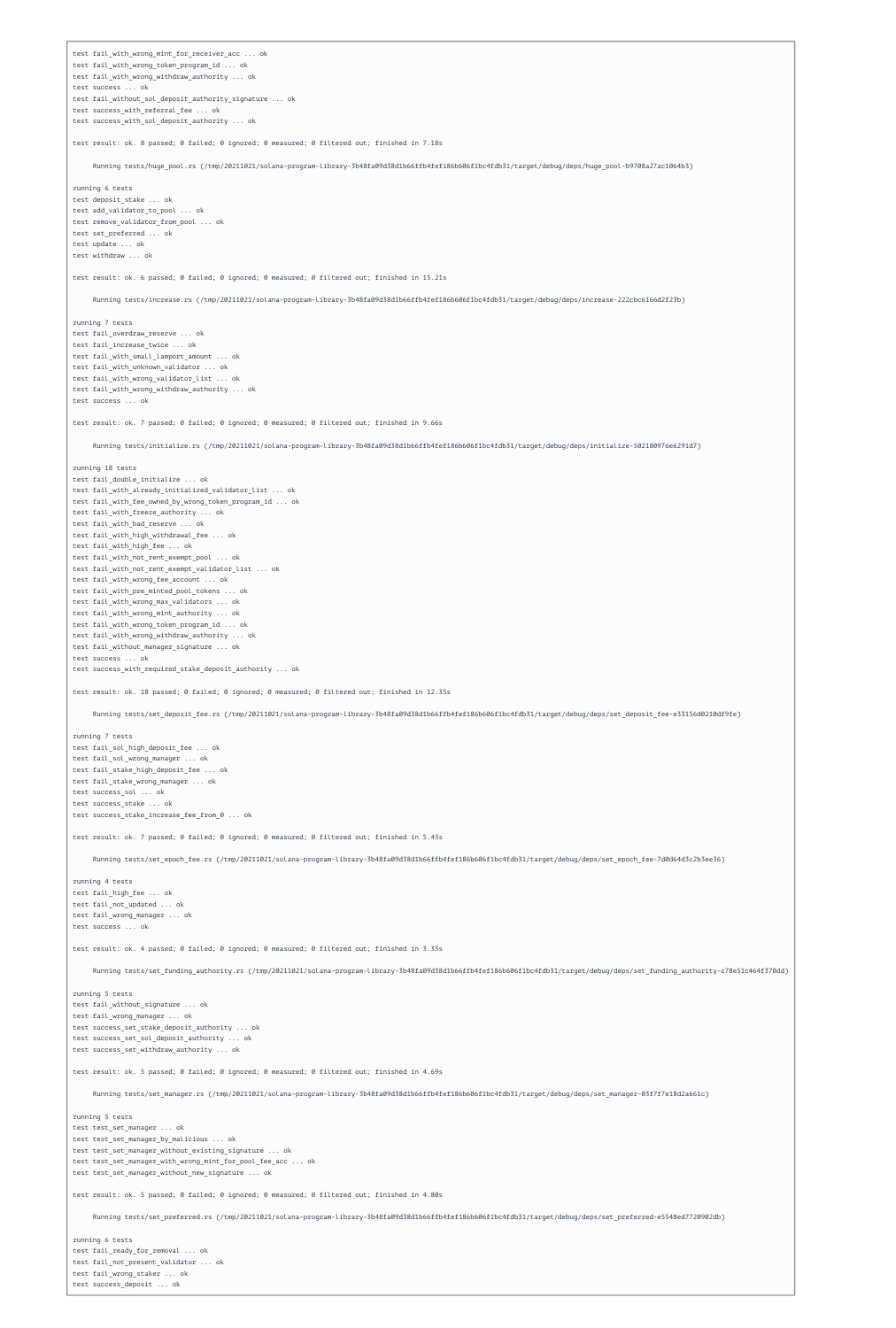test success\_unset ... ok

test success\_withdraw ... ok

test result: ok. 6 passed; 0 failed; 0 ignored; 0 measured; 0 filtered out; finished in 5.40s

Running tests/set referral fee.rs (/tmp/20211021/solana-program-library-3b48fa09d38d1b66ffb4fef186b606f1bc4fdb31/target/debug/deps/set referral fee-58c6dba1a6c947dc)

running 7 tests test fail sol high referral fee ... ok test fail sol wrong manager ... ok test fail\_stake\_high\_referral\_fee ... ok test fail\_stake\_wrong\_manager ... ok test success\_sol ... ok test success\_stake ... ok test success\_stake\_increase\_fee\_from\_0 ... ok

test result: ok. 7 passed; 0 failed; 0 ignored; 0 measured; 0 filtered out; finished in 5.72s

Running tests/set\_staker.rs (/tmp/20211021/solana-program-library-3b48fa09d38d1b66ffb4fef186b606f1bc4fdb31/target/debug/deps/set\_staker-60bf2449a08868e4)

running 4 tests test fail set staker without signature ... ok test fail\_wrong\_manager ... ok test success set staker as manager ... ok test success\_set\_staker\_as\_staker ... ok

test result: ok. 4 passed; 0 failed; 0 ignored; 0 measured; 0 filtered out; finished in 3.10s

Running tests/set\_withdrawal\_fee.rs (/tmp/20211021/solana-program-library-3b48fa09d38d1b66ffb4fef186b606f1bc4fdb31/target/debug/deps/set\_withdrawal\_fee-f1962d3e9d72b2d0)

running 10 tests test fail\_high\_sol\_fee\_increase ... ok test fail\_high\_sol\_fee\_increase\_from\_0 ... ok test fail\_high\_stake\_fee\_increase\_from\_0 ... ok test fail high stake fee increase ... ok test fail\_high\_withdrawal\_fee ... ok test fail not updated ... ok test fail\_wrong\_manager ... ok test success ... ok test success\_fee\_cannot\_increase\_more\_than\_once ... ok test success increase fee from 0 ... ok test result: ok. 10 passed; 0 failed; 0 ignored; 0 measured; 0 filtered out; finished in 8.37s Running tests/update\_stake\_pool\_balance.rs (/tmp/20211021/solana-program-library-3b48fa09d38d1b66ffb4fef186b606f1bc4fdb31/target/debug/deps/update\_stake\_pool\_balancea31b5de38b303cc2) running 7 tests test fail with wrong reserve ... ok test fail\_with\_wrong\_pool\_fee\_account ... ok test fail\_with\_wrong\_validator\_list ... ok test success ... ok test test\_update\_stake\_pool\_balance\_with\_out\_of\_dated\_validators\_balances ... ok test test\_update\_stake\_pool\_balance\_with\_uninitialized\_validator\_list ... ok test success\_ignoring\_extra\_lamports ... ok test result: ok. 7 passed; 0 failed; 0 ignored; 0 measured; 0 filtered out; finished in 8.79s Running tests/update\_validator\_list\_balance.rs (/tmp/20211021/solana-program-library-3b48fa09d38d1b66ffb4fef186b606f1bc4fdb31/target/debug/deps/update\_validator\_list\_balance-2aac03c3eb4edec2) running 8 tests test fail\_with\_wrong\_stake\_state ... ok test fail\_with\_uninitialized\_validator\_list ... ok test merge\_into\_reserve ... ok

test merge\_into\_validator\_stake ... ok test merge\_transient\_stake\_after\_remove ... ok test success ... ok test success\_ignoring\_hijacked\_transient\_stake ... ok test success\_with\_burned\_tokens ... ok

test result: ok. 8 passed; 0 failed; 0 ignored; 0 measured; 0 filtered out; finished in 26.31s

Running tests/vsa\_add.rs (/tmp/20211021/solana-program-library-3b48fa09d38d1b66ffb4fef186b606f1bc4fdb31/target/debug/deps/vsa\_add-921aba0d5830ff0b)

running 12 tests test fail\_double\_add ... ok test fail add too many validator stake accounts ... ok test fail\_on\_incorrectly\_derived\_stake\_account ... ok test fail\_with\_uninitialized\_validator\_list\_account ... ok test fail\_with\_unupdated\_stake\_pool ... ok test fail\_on\_non\_vote\_account ... ok test fail\_with\_wrong\_stake\_program\_id ... ok test fail\_with\_wrong\_system\_program\_id ... ok

test fail\_with\_wrong\_validator\_list\_account ... ok

test fail\_without\_signature ... ok

test fail\_wrong\_staker ... ok

test success ... ok

test result: ok. 12 passed; 0 failed; 0 ignored; 0 measured; 0 filtered out; finished in 8.33s

Running tests/vsa remove.rs (/tmp/20211021/solana-program-library-3b48fa09d38d1b66ffb4fef186b606f1bc4fdb31/target/debug/deps/vsa remove-c2810cd8e496e129)

running 13 tests test fail\_no\_signature ... ok test fail\_double\_remove ... ok test fail\_not\_updated\_stake\_pool ... ok test fail\_not\_at\_minimum ... ok test fail with uninitialized validator list account ... ok test fail with activating transient stake ... ok test fail\_with\_wrong\_stake\_program\_id ... ok test fail\_with\_wrong\_validator\_list\_account ... ok test fail\_wrong\_staker ... ok test success ... ok test success\_resets\_preferred\_validator ... ok test success\_with\_deactivating\_transient\_stake ... ok test success\_with\_hijacked\_transient\_account ... ok

test result: ok. 13 passed; 0 failed; 0 ignored; 0 measured; 0 filtered out; finished in 12.67s

Running tests/withdraw.rs (/tmp/20211021/solana-program-library-3b48fa09d38d1b66ffb4fef186b606f1bc4fdb31/target/debug/deps/withdraw-7c2e071a827dcef4)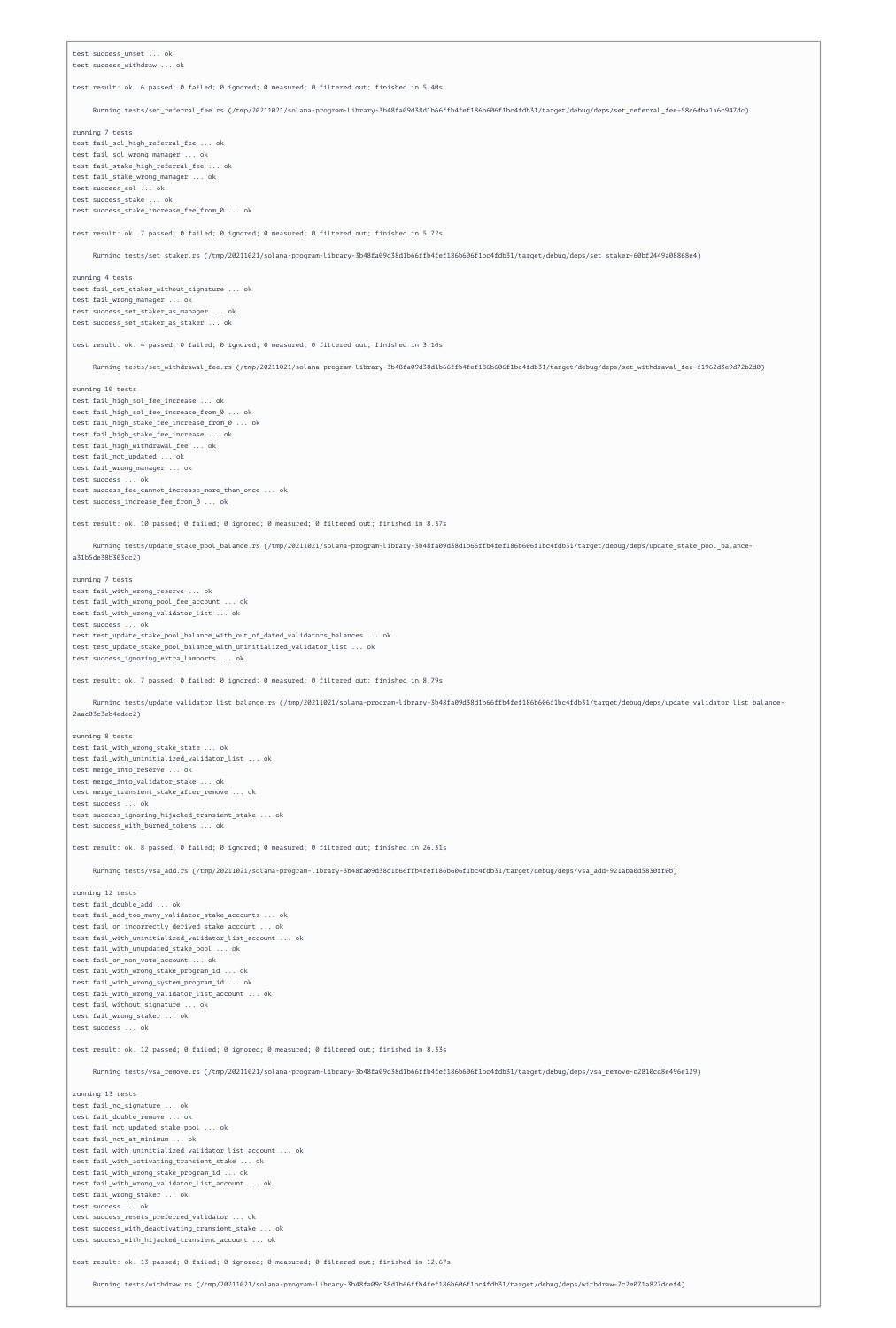running 16 tests

test fail\_double\_withdraw\_to\_the\_same\_account ... ok

test fail\_overdraw\_validator ... ok

test fail\_with\_low\_delegation ... ok

test fail\_with\_unknown\_validator ... ok

test fail\_with\_wrong\_stake\_program ... ok

test fail\_with\_wrong\_preferred\_withdraw ... ok

test fail\_with\_wrong\_token\_program\_id ... ok

test fail\_with\_wrong\_validator\_list ... ok

test fail\_with\_wrong\_withdraw\_authority ... ok

test fail\_without\_token\_approval ... ok

test success ... ok

test success\_with\_closed\_manager\_fee\_account ... ok

test success\_with\_preferred\_validator ... ok

test success\_with\_reserve ... ok

test success\_withdraw\_all\_fee\_tokens ... ok

test success\_withdraw\_from\_transient ... ok

test result: ok. 16 passed; 0 failed; 0 ignored; 0 measured; 0 filtered out; finished in 28.62s

Running tests/withdraw\_sol.rs (/tmp/20211021/solana-program-library-3b48fa09d38d1b66ffb4fef186b606f1bc4fdb31/target/debug/deps/withdraw\_sol-9cd93ee14df86c0d)

running 5 tests

test fail\_with\_wrong\_withdraw\_authority ... ok

test fail\_overdraw\_reserve ... ok

test fail\_without\_sol\_withdraw\_authority\_signature ... ok

test success ... ok

test success\_with\_sol\_withdraw\_authority ... ok

test result: ok. 5 passed; 0 failed; 0 ignored; 0 measured; 0 filtered out; finished in 5.57s

Doc-tests spl-stake-pool

running 0 tests

test result: ok. 0 passed; 0 failed; 0 ignored; 0 measured; 0 filtered out; finished in 0.00s

# Code Coverage

The coverage score could not be obtained for Solana programs at the current moment.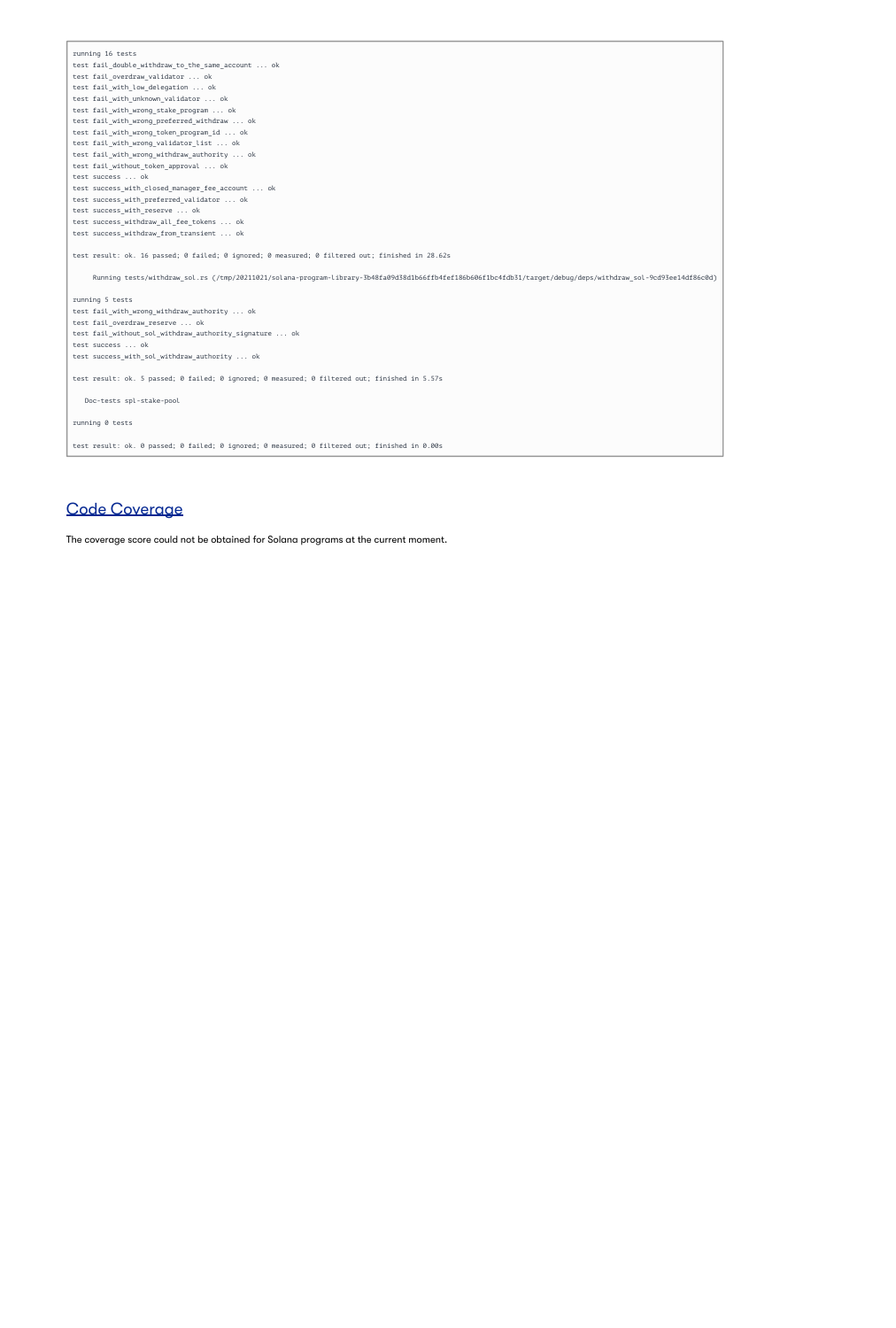# Appendix

# File Signatures

The following are the SHA-256 hashes of the reviewed files. A file with a different SHA-256 hash has been modified, intentionally or otherwise, after the security review. You are cautioned that a different SHA-256 hash could be (but is not necessarily) an indication of a changed condition or potential vulnerability that was not within the scope of the review.

#### **Contracts**

2e0a5f61fd7397bfe99f1cdf6fa271df1be2f2fbf86f007853b94e1a72997dce ./src/big\_vec.rs a89c683e01ecfe8ceec214fef6a2aa0e591ea7c4efc4e5dd71d9fb928f4e41ff ./src/entrypoint.rs cf44da3ab9faa77198193ebf5c958d64bb95e146ab0f237e886793a801fa98b8 ./src/error.rs 2fd2fc9a6bca1a5d99887e428e42ae5affb93ee7b5cba9e2de6f1ec2b9e5b1a7 ./src/instruction.rs 7fed30d12ac8b3abfa1884cc24197ff78e16884d22932a9b2c34c705927c88c7 ./src/lib.rs 1ecfcf784c1a96611afa1c52ff73412b25c5ab63f392bfe64811650ccfba3b89 ./src/processor.rs 305d80417a631b5b8fd080f4b97aad2d161ab4d218c08736cf6941dc9a71d864 ./src/stake\_program.rs b23b3a48b695bbd0f3bb90d1e46cac084162f0a3749a822a63b374ba991f5f54 ./src/state.rs

#### Tests

2347b0904fc52e5365ed2ca66d5e00ac275bc39281b4bbc275a882755e40359a ./tests/decrease.rs

ea3baac0267cdf1ea717fcf2b615f83e151c45ccf7e813ddb7cba4d0fc467f58 ./tests/deposit.rs cc177e4e9d0031b8050fb63fe2f605577b5e0f2377442cec6b9fa93dff5d00e6 ./tests/deposit\_sol.rs f87c30b94205cea54f9fa0176888f713ad681ff18b77193abacec2650b8bb1ea ./tests/huge\_pool.rs 0d67dcec36a0d27bd3aac14795bf016cb4c3672d0311d4f991b518df2b3f448b ./tests/increase.rs 903c5c6b04333f86dcd2c1ee3d8378723c55c289776a4afc1c5702a4b317a39a ./tests/initialize.rs 8a007d95a3a4f9aadefbdfd202901f3aa582a3c7a91b9d7bbe0f7120b6f72863 ./tests/set\_deposit\_fee.rs 1bd50f75cbb5ff13c40be7d49328e561e7a2028b2e14cd5096e6635b0ef0f259 ./tests/set\_epoch\_fee.rs 2351582c032e00321d8f954c61fc12f61a7d5fe13f40a6f7cfa74f0035929ce2 ./tests/set\_funding\_authority.rs 3ba0b562b58491018dccd52e4c6ad8559845b788b4566e14d2c9cf586f08526c ./tests/set\_manager.rs 0eb75c04ded7bb99093e8d4a07f3c98ffe6abb8a2aafe83f18d3f9e406476cfc ./tests/set\_preferred.rs db94cc143f8e932921721d769a68148bb23bb143e65633d2e3af9573c7250c8f ./tests/set\_referral\_fee.rs db6b32e83ad6fbadd0aad6c9587cc6c6036ac404be0a112e2fdeab7e07bda205 ./tests/set\_staker.rs 68fc2aef0f9737c8ac4f15d06db07767259c385c84859d219fe5e265992a9e8d ./tests/set\_withdrawal\_fee.rs d5eaea3b297b4f676671cf18efa04179c74578713453234a739c1364948ab398 ./tests/update\_stake\_pool\_balance.rs 94fafd3d23ba7fdfd256fe4674a23875a5d7f3631e0662f951a976836be27b51 ./tests/update\_validator\_list\_balance.rs 8b39b3b5ba8327ef835783876aab0fd7972e4cd35c7df046100d4fa5b4b5f631 ./tests/vsa\_add.rs 30146e70dbe0aaa3bf29b59706647c506bf5dea633db142a37b83b3a22700096 ./tests/vsa\_remove.rs 27fc49902d34667a5e43e7df9f8cdd4a5f263b27e27836951f155bf14e6f56e5 ./tests/withdraw.rs d346bbec23d90c5f25bc1a2a80956bf3060ecdd61e04f61ff37789f44143c9a4 ./tests/withdraw\_sol.rs 3d7f991f83b50db046798557c30306bdcc4c4d9dbdc2d249085e65247048ebc3 ./tests/helpers/mod.rs



• 2021-10-15 - Initial report

• 2021-10-22 - Final report